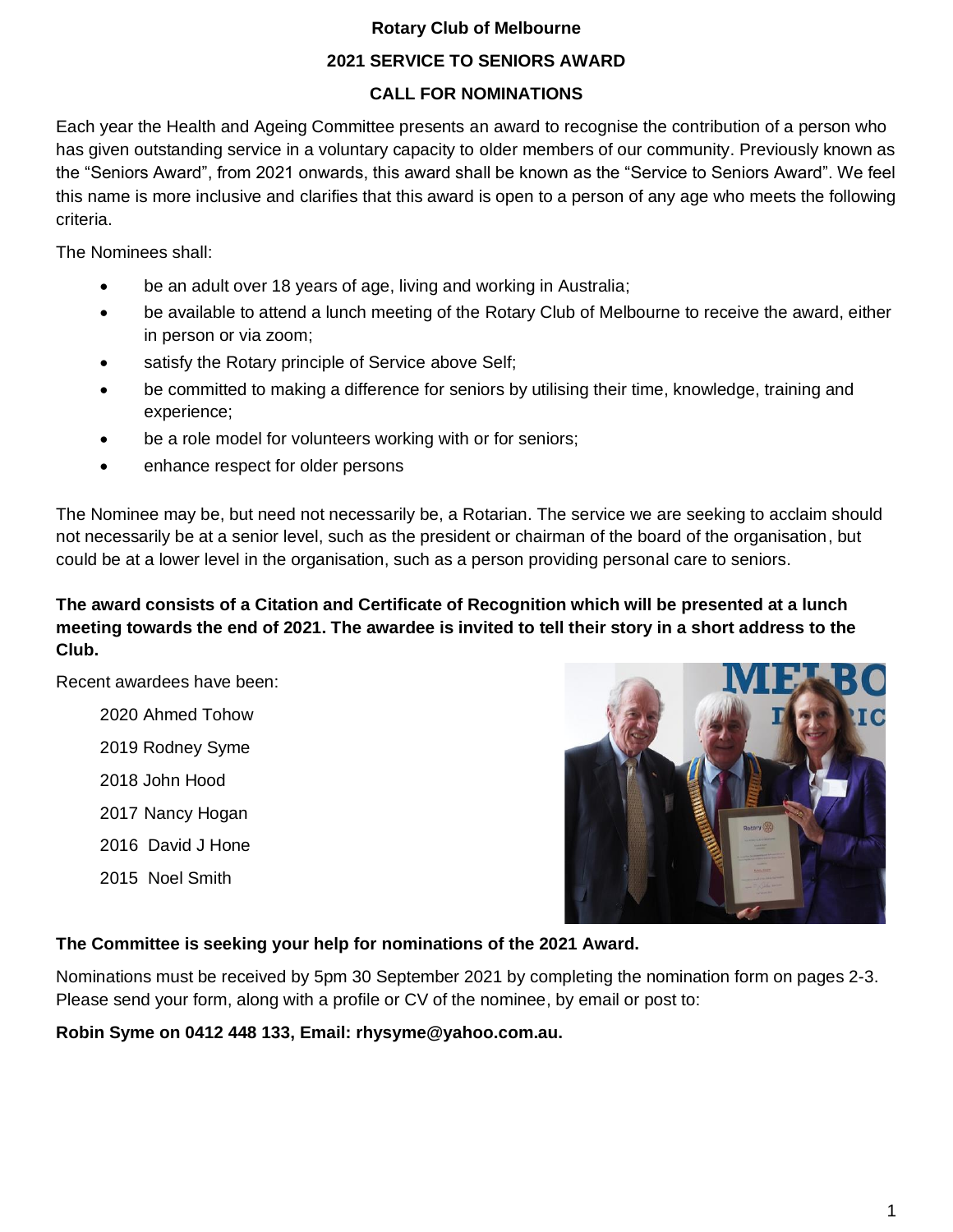## **Rotary Club of Melbourne**

## **2021 SERVICE TO SENIORS AWARD**

#### **NOMINATION FORM**

### **Contact details**

| Nominee's name          |  |
|-------------------------|--|
| Nominee's Phone         |  |
| Nominee's Email address |  |

# **Eligibility**

| Is the nominee an adult over 18 years of age, living and working in Australia?                                                            |  |
|-------------------------------------------------------------------------------------------------------------------------------------------|--|
| Is the nominee available to attend a lunch meeting of the Rotary Club of Melbourne<br>to receive the award, either in person or via zoom? |  |
| Does the nominee satisfy the Rotary principle of Service above Self?                                                                      |  |

# **Details of nominee's service to seniors**

| Describe how the<br>nominee is committed<br>to making a difference<br>for seniors by utilising<br>their time, knowledge,<br>training and experience | Please type your reply here; text area will expand the form over an additional page<br>if required |
|-----------------------------------------------------------------------------------------------------------------------------------------------------|----------------------------------------------------------------------------------------------------|
| Describe how the<br>nominee is a role<br>model for volunteers<br>working with or for<br>seniors                                                     | Please type your reply here; text area will expand the form over an additional page<br>if required |
|                                                                                                                                                     |                                                                                                    |